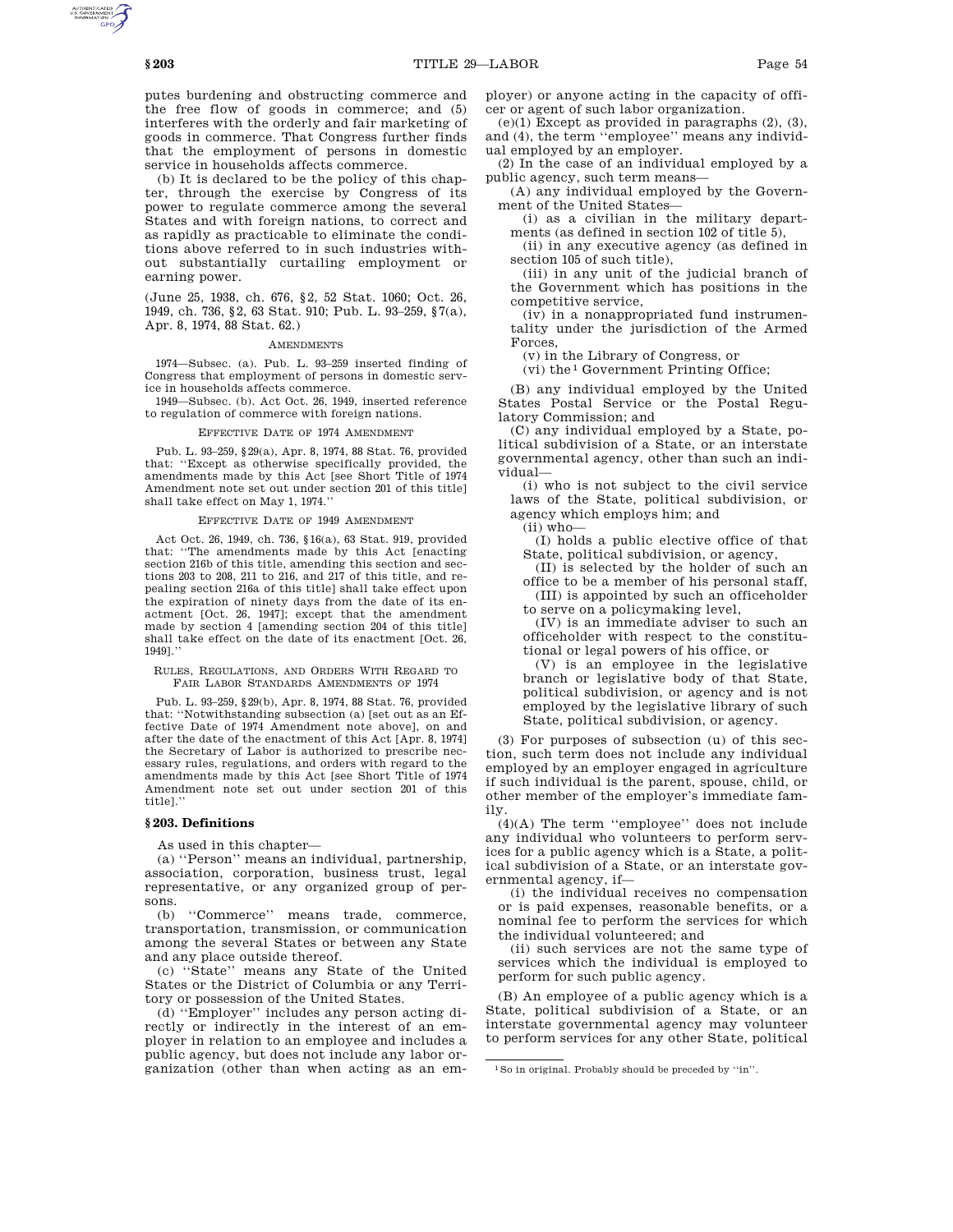subdivision, or interstate governmental agency, including a State, political subdivision or agency with which the employing State, political subdivision, or agency has a mutual aid agreement.

(5) The term ''employee'' does not include individuals who volunteer their services solely for humanitarian purposes to private non-profit food banks and who receive from the food banks groceries.

(f) ''Agriculture'' includes farming in all its branches and among other things includes the cultivation and tillage of the soil, dairying, the production, cultivation, growing, and harvesting of any agricultural or horticultural commodities (including commodities defined as agricultural commodities in section  $1141j(g)^2$  of title 12), the raising of livestock, bees, fur-bearing animals, or poultry, and any practices (including any forestry or lumbering operations) performed by a farmer or on a farm as an incident to or in conjunction with such farming operations, including preparation for market, delivery to storage or to market or to carriers for transportation to market.

(g) ''Employ'' includes to suffer or permit to work.

(h) ''Industry'' means a trade, business, industry, or other activity, or branch or group thereof, in which individuals are gainfully employed.

(i) ''Goods'' means goods (including ships and marine equipment), wares, products, commodities, merchandise, or articles or subjects of commerce of any character, or any part or ingredient thereof, but does not include goods after their delivery into the actual physical possession of the ultimate consumer thereof other than a producer, manufacturer, or processor thereof.

(j) ''Produced'' means produced, manufactured, mined, handled, or in any other manner worked on in any State; and for the purposes of this chapter an employee shall be deemed to have been engaged in the production of goods if such employee was employed in producing, manufacturing, mining, handling, transporting, or in any other manner working on such goods, or in any closely related process or occupation directly essential to the production thereof, in any State.

(k) "Sale" or "sell" includes any sale, exchange, contract to sell, consignment for sale, shipment for sale, or other disposition.

(*l*) ''Oppressive child labor'' means a condition of employment under which (1) any employee under the age of sixteen years is employed by an employer (other than a parent or a person standing in place of a parent employing his own child or a child in his custody under the age of sixteen years in an occupation other than manufacturing or mining or an occupation found by the Secretary of Labor to be particularly hazardous for the employment of children between the ages of sixteen and eighteen years or detrimental to their health or well-being) in any occupation, or (2) any employee between the ages of sixteen and eighteen years is employed by an employer in any occupation which the Secretary of Labor shall find and by order declare to be particularly

hazardous for the employment of children between such ages or detrimental to their health or well-being; but oppressive child labor shall not be deemed to exist by virtue of the employment in any occupation of any person with respect to whom the employer shall have on file an unexpired certificate issued and held pursuant to regulations of the Secretary of Labor certifying that such person is above the oppressive child-labor age. The Secretary of Labor shall provide by regulation or by order that the employment of employees between the ages of fourteen and sixteen years in occupations other than manufacturing and mining shall not be deemed to constitute oppressive child labor if and to the extent that the Secretary of Labor determines that such employment is confined to periods which will not interfere with their schooling and to conditions which will not interfere with their health and well-being.

(m) ''Wage'' paid to any employee includes the reasonable cost, as determined by the Administrator, to the employer of furnishing such employee with board, lodging, or other facilities, if such board, lodging or other facilities are customarily furnished by such employer to his employees: *Provided*, That the cost of board, lodging, or other facilities shall not be included as a part of the wage paid to any employee to the extent it is excluded therefrom under the terms of a bona fide collective-bargaining agreement applicable to the particular employee: *Provided further*, That the Secretary is authorized to determine the fair value of such board, lodging, or other facilities for defined classes of employees and in defined areas, based on average cost to the employer or to groups of employers similarly situated, or average value to groups of employees, or other appropriate measures of fair value. Such evaluations, where applicable and pertinent, shall be used in lieu of actual measure of cost in determining the wage paid to any employee. In determining the wage an employer is required to pay a tipped employee, the amount paid such employee by the employee's employer shall be an amount equal to—

(1) the cash wage paid such employee which for purposes of such determination shall be not less than the cash wage required to be paid such an employee on August 20, 1996; and

(2) an additional amount on account of the tips received by such employee which amount is equal to the difference between the wage specified in paragraph (1) and the wage in effect under section 206(a)(1) of this title.

The additional amount on account of tips may not exceed the value of the tips actually received by an employee. The preceding 2 sentences shall not apply with respect to any tipped employee unless such employee has been informed by the employer of the provisions of this subsection, and all tips received by such employee have been retained by the employee, except that this subsection shall not be construed to prohibit the pooling of tips among employees who customarily and regularly receive tips.

(n) ''Resale'' shall not include the sale of goods to be used in residential or farm building construction, repair, or maintenance: *Provided*, That the sale is recognized as a bona fide retail sale in the industry.

<sup>2</sup>See References in Text note below.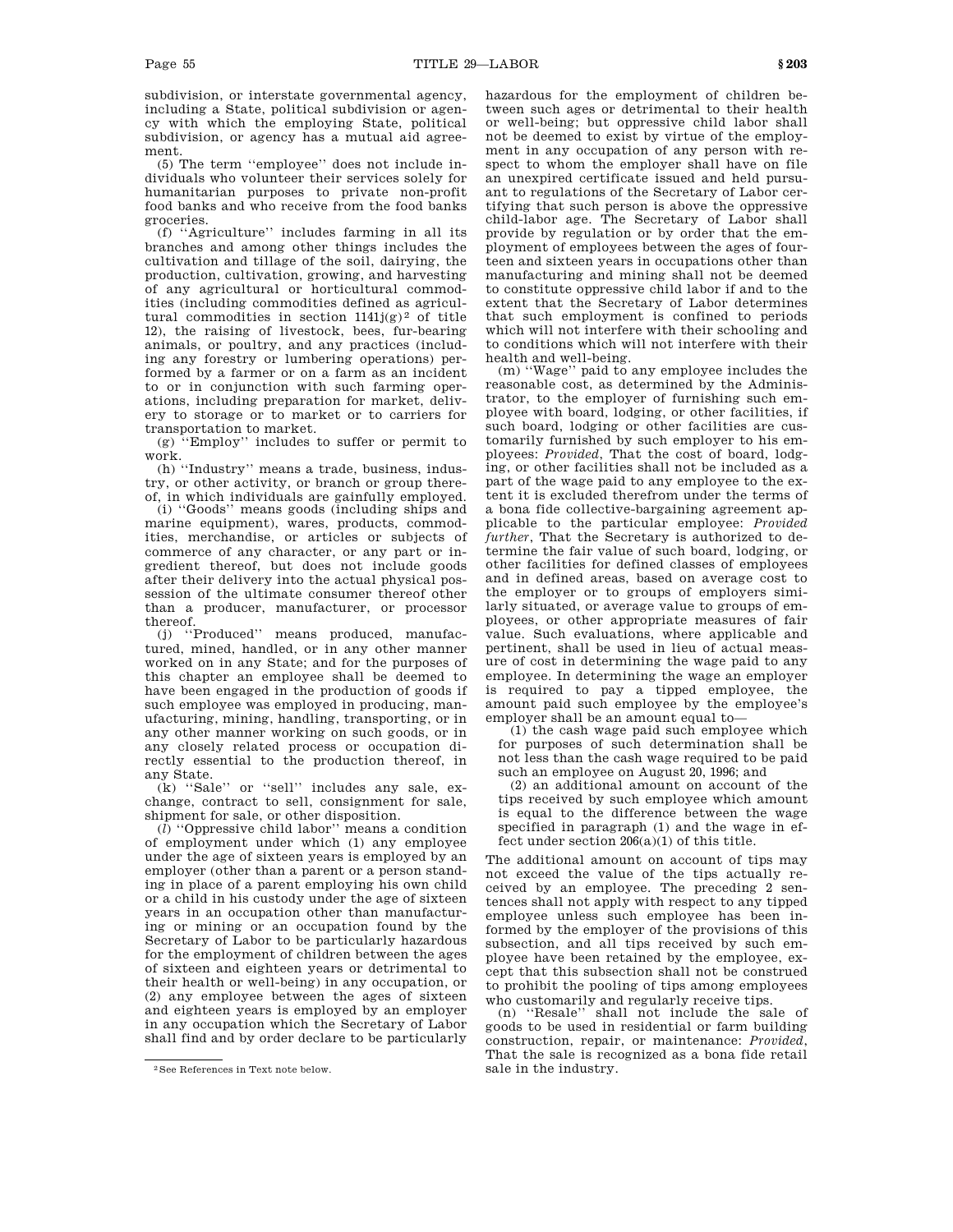(*o*) Hours Worked.—In determining for the purposes of sections 206 and 207 of this title the hours for which an employee is employed, there shall be excluded any time spent in changing clothes or washing at the beginning or end of each workday which was excluded from measured working time during the week involved by the express terms of or by custom or practice under a bona fide collective-bargaining agreement applicable to the particular employee.

(p) ''American vessel'' includes any vessel which is documented or numbered under the laws of the United States.

(q) ''Secretary'' means the Secretary of Labor. (r)(1) ''Enterprise'' means the related activities performed (either through unified operation or common control) by any person or persons for a common business purpose, and includes all such activities whether performed in one or more establishments or by one or more corporate or other organizational units including departments of an establishment operated through leasing arrangements, but shall not include the related activities performed for such enterprise by an independent contractor. Within the meaning of this subsection, a retail or service establishment which is under independent ownership shall not be deemed to be so operated or controlled as to be other than a separate and distinct enterprise by reason of any arrangement, which includes, but is not necessarily limited to, an agreement, (A) that it will sell, or sell only, certain goods specified by a particular manufacturer, distributor, or advertiser, or (B) that it will join with other such establishments in the same industry for the purpose of collective purchasing, or (C) that it will have the exclusive right to sell the goods or use the brand name of a manufacturer, distributor, or advertiser within a specified area, or by reason of the fact that it occupies premises leased to it by a person who also leases premises to other retail or service establishments.

(2) For purposes of paragraph (1), the activities performed by any person or persons—

(A) in connection with the operation of a hospital, an institution primarily engaged in the care of the sick, the aged, the mentally ill or defective who reside on the premises of such institution, a school for mentally or physically handicapped or gifted children, a preschool, elementary or secondary school, or an institution of higher education (regardless of whether or not such hospital, institution, or school is operated for profit or not for profit), or

(B) in connection with the operation of a street, suburban or interurban electric railway, or local trolley or motorbus carrier, if the rates and services of such railway or carrier are subject to regulation by a State or local agency (regardless of whether or not such railway or carrier is public or private or operated for profit or not for profit), or

(C) in connection with the activities of a public agency,

shall be deemed to be activities performed for a business purpose.

(s)(1) ''Enterprise engaged in commerce or in the production of goods for commerce'' means an enterprise that—

(A)(i) has employees engaged in commerce or in the production of goods for commerce, or that has employees handling, selling, or otherwise working on goods or materials that have been moved in or produced for commerce by any person; and

(ii) is an enterprise whose annual gross volume of sales made or business done is not less than \$500,000 (exclusive of excise taxes at the retail level that are separately stated);

(B) is engaged in the operation of a hospital, an institution primarily engaged in the care of the sick, the aged, or the mentally ill or defective who reside on the premises of such institution, a school for mentally or physically handicapped or gifted children, a preschool, elementary or secondary school, or an institution of higher education (regardless of whether or not such hospital, institution, or school is public or private or operated for profit or not for profit); or

(C) is an activity of a public agency.

(2) Any establishment that has as its only regular employees the owner thereof or the parent, spouse, child, or other member of the immediate family of such owner shall not be considered to be an enterprise engaged in commerce or in the production of goods for commerce or a part of such an enterprise. The sales of such an establishment shall not be included for the purpose of determining the annual gross volume of sales of any enterprise for the purpose of this subsection.

(t) ''Tipped employee'' means any employee engaged in an occupation in which he customarily and regularly receives more than \$30 a month in tips.

(u) ''Man-day'' means any day during which an employee performs any agricultural labor for not less than one hour.

(v) ''Elementary school'' means a day or residential school which provides elementary education, as determined under State law.

(w) ''Secondary school'' means a day or residential school which provides secondary education, as determined under State law.

(x) ''Public agency'' means the Government of the United States; the government of a State or political subdivision thereof; any agency of the United States (including the United States Postal Service and Postal Regulatory Commission), a State, or a political subdivision of a State; or any interstate governmental agency.

(y) ''Employee in fire protection activities'' means an employee, including a firefighter, paramedic, emergency medical technician, rescue worker, ambulance personnel, or hazardous materials worker, who—

(1) is trained in fire suppression, has the legal authority and responsibility to engage in fire suppression, and is employed by a fire department of a municipality, county, fire district, or State; and

(2) is engaged in the prevention, control, and extinguishment of fires or response to emergency situations where life, property, or the environment is at risk.

(June 25, 1938, ch. 676, §3, 52 Stat. 1060; 1946 Reorg. Plan No. 2, §1(b), eff. July 16, 1946, 11 F.R. 7873, 60 Stat. 1095; Oct. 26, 1949, ch. 736, §3, 63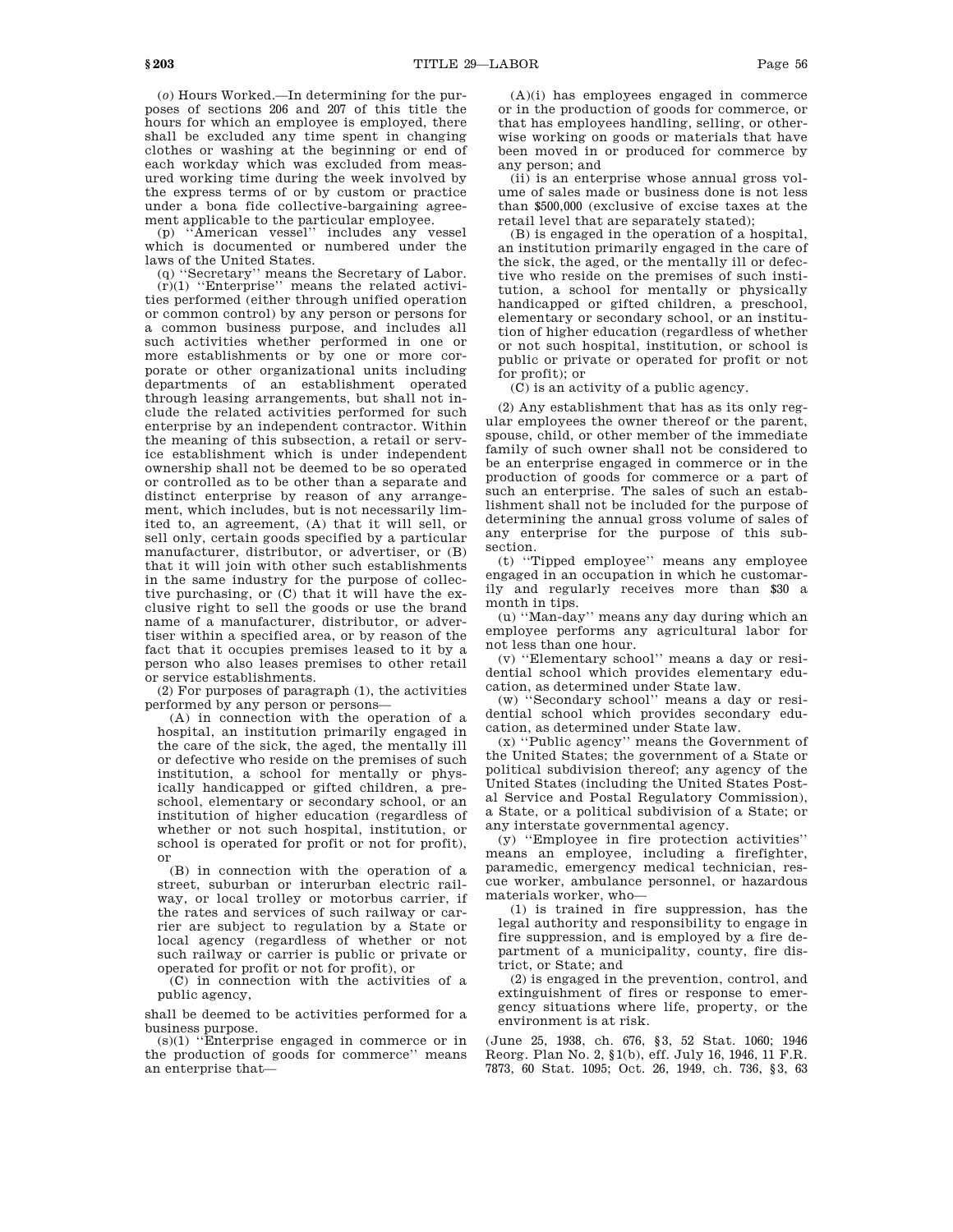Stat. 911; Pub. L. 87–30, §2, May 5, 1961, 75 Stat. 65; Pub. L. 89–601, title I, §§101–103, title II, §215(a), Sept. 23, 1966, 80 Stat. 830–832, 837; Pub. L. 92–318, title IX, §906(b)(2), (3), June 23, 1972, 86 Stat. 375; Pub. L. 93–259, §§6(a), 13(e), Apr. 8, 1974, 88 Stat. 58, 64; Pub. L. 95–151, §§3(a), (b), 9(a)–(c), Nov. 1, 1977, 91 Stat. 1249, 1251; Pub. L. 99–150, §§4(a), 5, Nov. 13, 1985, 99 Stat. 790; Pub. L. 101–157, §§3(a), (d), 5, Nov. 17, 1989, 103 Stat. 938, 939, 941; Pub. L. 104–1, title II, §203(d), Jan. 23, 1995, 109 Stat. 10; Pub. L. 104–188, [title II], §2105(b), Aug. 20, 1996, 110 Stat. 1929; Pub. L. 105–221, §2, Aug. 7, 1998, 112 Stat. 1248; Pub. L. 106–151, §1, Dec. 9, 1999, 113 Stat. 1731; Pub. L. 109–435, title VI, §604(f), Dec. 20, 2006, 120 Stat. 3242.)

## REFERENCES IN TEXT

Section 1141j(g) of title 12, referred to in subsec. (f), was redesignated section 1141j(f) by Pub. L. 110-246, title I, §1610, June 18, 2008, 122 Stat. 1746.

#### **AMENDMENTS**

2006—Subsecs. (e)(2)(B), (x). Pub. L. 109–435 substituted ''Postal Regulatory Commission'' for ''Postal Rate Commission''.

1999—Subsec. (y). Pub. L. 106–151 added subsec. (y).

1998—Subsec. (e)(5). Pub. L. 105–221 added par. (5).

1996—Subsec. (m). Pub. L. 104–188 inserted ''In determining the wage an employer is required to pay a tipped employee, the amount paid such employee by the employee's employer shall be an amount equal to—

''(1) the cash wage paid such employee which for purposes of such determination shall be not less than the cash wage required to be paid such an employee on August 20, 1996; and

''(2) an additional amount on account of the tips received by such employee which amount is equal to the difference between the wage specified in paragraph (1) and the wage in effect under section  $206(a)(1)$ of this title.

The additional amount on account of tips may not exceed the value of the tips actually received by an employee.'', and struck out former penultimate sentence which read as follows: ''In determining the wage of a tipped employee, the amount paid such employee by his employer shall be deemed to be increased on account of tips by an amount determined by the employer, but not by an amount in excess of (1) 45 percent of the applicable minimum wage rate during the year beginning April 1, 1990, and (2) 50 percent of the applicable minimum wage rate after March 31, 1991, except that the amount of the increase on account of tips determined by the employer may not exceed the value of tips actually received by the employee.''

Pub. L. 104–188 in last sentence substituted ''preceding 2 sentences'' for ''previous sentence'' and struck out "(1)" after "employee unless" and "(2)" after "subsection, and''.

1995—Subsec. (e)(2)(A). Pub. L. 104–1 struck out ''legislative or'' before ''judicial branch'' in cl. (iii) and added cl. (vi).

1989—Subsec. (m). Pub. L. 101–157, §5, substituted ''in excess of (1) 45 percent of the applicable minimum wage rate during the year beginning April 1, 1990, and (2) 50 percent of the applicable minimum wage rate after March 31, 1991,'' for ''in excess of 40 per centum of the applicable minimum wage rate,''.

Subsec. (r). Pub. L. 101–157, §3(d), designated first sentence as par. (1), made a separate sentence out of the existing proviso and redesignated cls. (1), (2), and (3) as (A), (B), and (C), respectively, designated second sentence as par. (2), in par. (2) as so designated, redesignated existing pars.  $(1)$ ,  $(2)$ , and  $(3)$  as subpars.  $(A)$ ,  $(B)$ , and (C), respectively, and, in subpar. (A) as so redesignated, substituted ''school is operated'' for ''school is public or private or operated''.

Subsec. (s). Pub. L. 101–157, §3(a), amended subsec. (s) generally, completely revising definition of ''enterprise engaged in commerce or in the production of goods for commerce''.

1985—Subsec. (e)(1). Pub. L. 99–150, §4(a)(1), substituted ''paragraphs (2), (3), and (4)'' for ''paragraphs  $(2)$  and  $(3)'$ 

Subsec. (e)(2)(C)(ii). Pub. L. 99–150, §5, struck out ''or'' at end of subcl. (III), struck out ''who'' in subcl. (IV) before ''is an'', substituted '', or'' for period at end of subcl. (IV), and added subcl. (V).

Subsec. (e)(4). Pub. L. 99–150, §4(a)(2), added par. (4). 1977—Subsec. (m). Pub. L. 95–151, §3(b), substituted ''45 per centum'' for ''50 per centum'', effective Jan. 1, 1979, and ''40 per centum'' for ''45 per centum'', effective Jan. 1, 1980.

Subsec. (s). Pub. L. 95–151, §9(a)–(c), in par. (1) inserted exception for enterprises comprised exclusively of retail or service establishments and described in par. (2), added par. (2), redesignated former pars. (2) to (5) as (3) to (6), respectively, and in text following par. (6), as so redesignated, inserted provisions relating to coverage of retail or service establishments subject to section 206(a)(1) of this title on June 30, 1978, and provisions relating to violations of such coverage requirements.

Subsec. (t). Pub. L. 95–151, §3(a), substituted ''\$30'' for ''\$20''.

1974—Subsec. (d). Pub. L. 93–259, §6(a)(1), redefined ''employer'' to include a public agency and struck out text which excluded from such term the United States or any State or political subdivision of a State (except with respect to employees of a State, or a political subdivision thereof, employed (1) in a hospital, institution, or school referred to in last sentence of subsec. (r) of this section, or (2) in the operation of a railway or carrier referred to in such sentence).

Subsec. (e). Pub. L. 93–259, §6(a)(2), in revising definition of ''employee'', incorporated existing introductory text in provisions designated as par. (1), inserting exception provision; added par. (2); incorporated existing cl. (1) in provisions designated as par. (3); and struck out former cl. (2) excepting from ''employee'', ''any individual who is employed by an employer engaged in agriculture if such individual (A) is employed as a hand harvest laborer and is paid on a piece rate basis in an operation which has been, and is customarily and generally recognized as having been, paid on a piece rate basis in the region of employment, (B) commutes daily from his permanent residence to the farm on which he is so employed, and (C) has been engaged in agriculture less than thirteen weeks during the preceding calendar year''.

Subsec. (h). Pub. L. 93-259,  $§6(a)(3)$ , substituted ''other activity, or branch or group thereof'' for ''branch thereof, or group of industries''.

Subsec. (m). Pub. L.  $93-259$ ,  $$13(e)$ , substituted in provision respecting wage of tipped employee ''the amount of the increase on account of tips determined by the employer may not exceed the value of tips actually received by the employee'' for ''in the case of an employee who (either himself or acting through his representative) shows to the satisfaction of the Secretary that the actual amount of tips received by him was less than the amount determined by the employer as the amount by which the wage paid him was deemed to be increased under this sentence, the amount paid such employee by his employer shall be deemed to have been increased by such lesser amount'' and inserted ''The previous sentence shall not apply with respect to any tipped employee unless (1) such employee has been informed by the employer of the provisions of this subsection, and (2) all tips received by such employee have been retained by the employee, except that this subsection shall not be construed to prohibit the pooling of tips among employees who customarily and regularly receive tips.

Subsec. (r)(3). Pub. L. 93–259, §6(a)(4), added par. (3).

Subsec. (s). Pub. L. 93–259, §6(a)(5), in first sentence substituted preceding par. (1) ''or employees handling,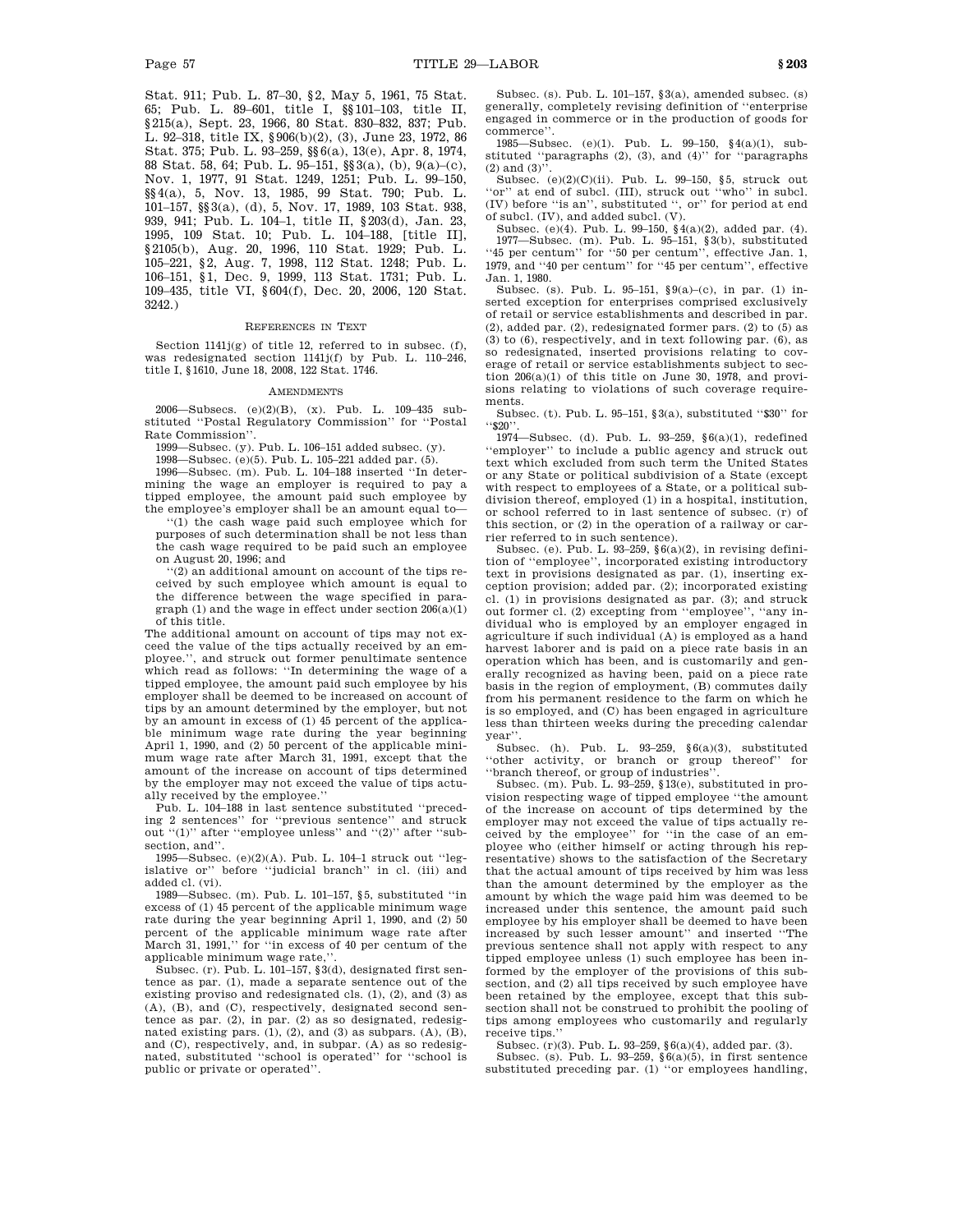selling, or otherwise working on goods or materials'' for ''including employees handling, selling, or otherwise working on goods'' and added par. (5), and inserted third sentence deeming employees of an enterprise which is a public agency to be employees engaged in commerce, or in production of goods for commerce, or employees handling, selling, or otherwise working on goods or materials that have been moved in or produced for commerce.

Subsec. (x). Pub. L. 93–259,  $§ 6(a)(6)$ , added subsec. (x). 1972—Subsecs. (r)(1), (s)(4). Pub. L. 92–318, §906(b)(2), (3), inserted reference to a preschool.

1966—Subsec. (d). Pub. L. 89–601, §102(b), expanded definition of employer to include a State or a political subdivision thereof with respect to employees in a hospital, institution, or school referred to in last sentence of subsec. (r) of this section, or in the operation of a railway or carrier referred to in such sentence.

Subsec. (e). Pub. L. 89–601, §103(a), excluded from definition of ''employee,'' when that term is used in definition of ''man-day,'' any agricultural employee who is the parent, spouse, child, or other member of his employer's immediate family and any agricultural hand harvest laborer, paid on a piece rate basis, who commutes daily from his permanent residence to the farm on which he is so employed, and who has been employed in agriculture less than 13 weeks during the preceding calendar year.

Subsec. (m). Pub. L. 89–601, §101(a), inserted provisions for determining the wage of a tipped employee.

Subsec. (n). Pub. L. 89–601, §215(a), struck out provision which directed that definition of ''resale'' was not applicable when ''resale'' was used in subsection (s)(1) of this section.

Subsec. (r). Pub. L. 89–601, §102(a), extended activities performed for a business purpose to include activities in the operation of hospitals, institutions for the sick, aged, or mentally ill or defective, schools for the handicapped, elementary and secondary schools, institutions of higher learning, or street, suburban, or interurban electric railway or local trolley or motorbus carriers if subject to regulation by a State or local agency regardless of whether public or private or whether operated for profit or not for profit.

Subsec. (s). Pub. L. 89–601, §102(c), removed gross annual business level tests of \$1,000,000 for retail and service enterprises, street, suburban, or interurban electric railways or local trolley or motorbus carriers, and brought within the coverage of the gross annual business test all enterprises having employees engaged in commerce in the production of goods for commerce, including employees handling, selling, or otherwise working on goods that have been moved in or produced for commerce, lowered the minimum gross annual volume test for covered enterprises from \$1,000,000 to \$500,000 for the period from Feb. 1, 1967, through Jan. 31, 1969, and to \$250,000 for the period after Jan. 31, 1969, retained the \$250,000 annual gross volume test for coverage of gasoline service establishments, and expanded coverage to include laundering or cleaning services, construction or reconstruction activities, or operation of hospitals, certain institutions for the care of the sick, aged, or mentally ill, certain special schools, and institutions of higher learning regardless of annual gross volume.

Subsec. (t). Pub. L. 89–601, §101(b), added subsec. (t). Subsec. (u). Pub. L. 89–601, §103(b), added subsec. (u). Subsecs. (v), (w). Pub. L. 89–601, §102(d), added subsecs. (v) and (w).

1961—Subsec. (m). Pub. L. 87–30, §2(a), provided for exclusion from wages under a collective-bargaining agreement the cost of board, lodging, or other facilities and authorized the Secretary to determine the fair value of board, lodging, or other facilities for defined classes of employees in defined areas to be used in lieu of actual cost.

Subsec. (n). Pub. L. 87–30, §2(b), inserted '', except as used in subsection (s)(1) of this section,"

Subsecs. (p) to (s). Pub. L. 87–30, §2(c), added subsecs. (p) to (s).

1949—Subsec. (b). Act Oct. 26, 1949, §3(a), substituted ''between'' for ''from'' after ''States or'', and ''and'' for ''to'' before ''any place''.

Subsec. (j). Act Oct. 26, 1949, §3(b), inserted ''closely related'' before ''process'' and substituted ''directly essential" for "necessary" after "occupation"

Subsec. (*l*)(1). Act Oct. 26, 1949, §3(c), included parental employment of a child under 16 years of age in an occupation found by the Secretary of Labor to be hazardous for children between the ages of 16 and 18 years, in definition of oppressive child labor.

Subsecs. (n), (*o*). Act Oct. 26, 1949, §3(d), added subsecs. (n) and (*o*).

## CONSTRUCTION OF 1999 AMENDMENT

Pub. L. 106–151, §2, Dec. 9, 1999, 113 Stat. 1731, provided that: ''The amendment made by section 1 [amending this section] shall not be construed to reduce or substitute for compensation standards: (1) contained in any existing or future agreement or memorandum of understanding reached through collective bargaining by a bona fide representative of employees in accordance with the laws of a State or political subdivision of a State; and (2) which result in compensation greater than the compensation available to employees under the overtime exemption under section  $7(k)$  of the Fair Labor Standards Act of 1938 [29 U.S.C. 207(k)].''

## EFFECTIVE DATE OF 1989 AMENDMENT

Pub. L. 101–157, §3(e), Nov. 17, 1989, 103 Stat. 939, provided that: ''The amendments made by this section [amending this section and section 213 of this title] shall become effective on April 1, 1990.''

Pub. L. 101–157, §5, Nov. 17, 1989, 103 Stat. 941, provided that the amendment made by that section is effective Apr. 1, 1990.

### EFFECTIVE DATE OF 1985 AMENDMENT; PROMULGATION OF REGULATIONS

Pub. L. 99–150, §6, Nov. 13, 1985, 99 Stat. 790, provided that: ''The amendments made by this Act [amending this section and sections 207 and 211 of this title and enacting provisions set out as notes under this section and sections 201, 207, 215, and 216 of this title] shall take effect April 15, 1986. The Secretary of Labor shall before such date promulgate such regulations as may be required to implement such amendments.''

## EFFECTIVE DATE OF 1977 AMENDMENT

Pub. L. 95–151, §3(a), Nov. 1, 1977, 91 Stat. 1249, provided that the amendment made by that section is effective Jan. 1, 1978.

Pub. L. 95–151, §3(b)(1), Nov. 1, 1977, 91 Stat. 1249, provided that the amendment made by that section, reducing the maximum percentage of the minimum wage used in determining tips as wages from 50 to 45 per centum, is effective Jan. 1, 1979.

Pub. L. 95–151, §3(b)(2), Nov. 1, 1977, 91 Stat. 1249, provided that the amendment made by that section, reducing the maximum percentage of the minimum wage used in determining tips as wages from 45 to 40 per centum, is effective Jan. 1, 1980.

Pub. L. 95–151, §15(a), (b), Nov. 1, 1977, 91 Stat. 1253, provided that:

''(a) Except as provided in sections 3, 14, and subsection (b) of this section, the amendments made by this Act [amending sections 206, 208, 213, and 216 of this title and enacting provisions set out as a note under section 204 of this title] shall take effect January 1, 1978.

''(b) The amendments made by sections 8, 9, 11, 12, and 13 [amending this section and sections 213 and 214 of this title] shall take effect on the date of the enactment of this Act [Nov. 1, 1977].''

## EFFECTIVE DATE OF 1974 AMENDMENT

Amendment by Pub. L. 93–259 effective May 1, 1974, see section 29(a) of Pub. L. 93–259, set out as a note under section 202 of this title.